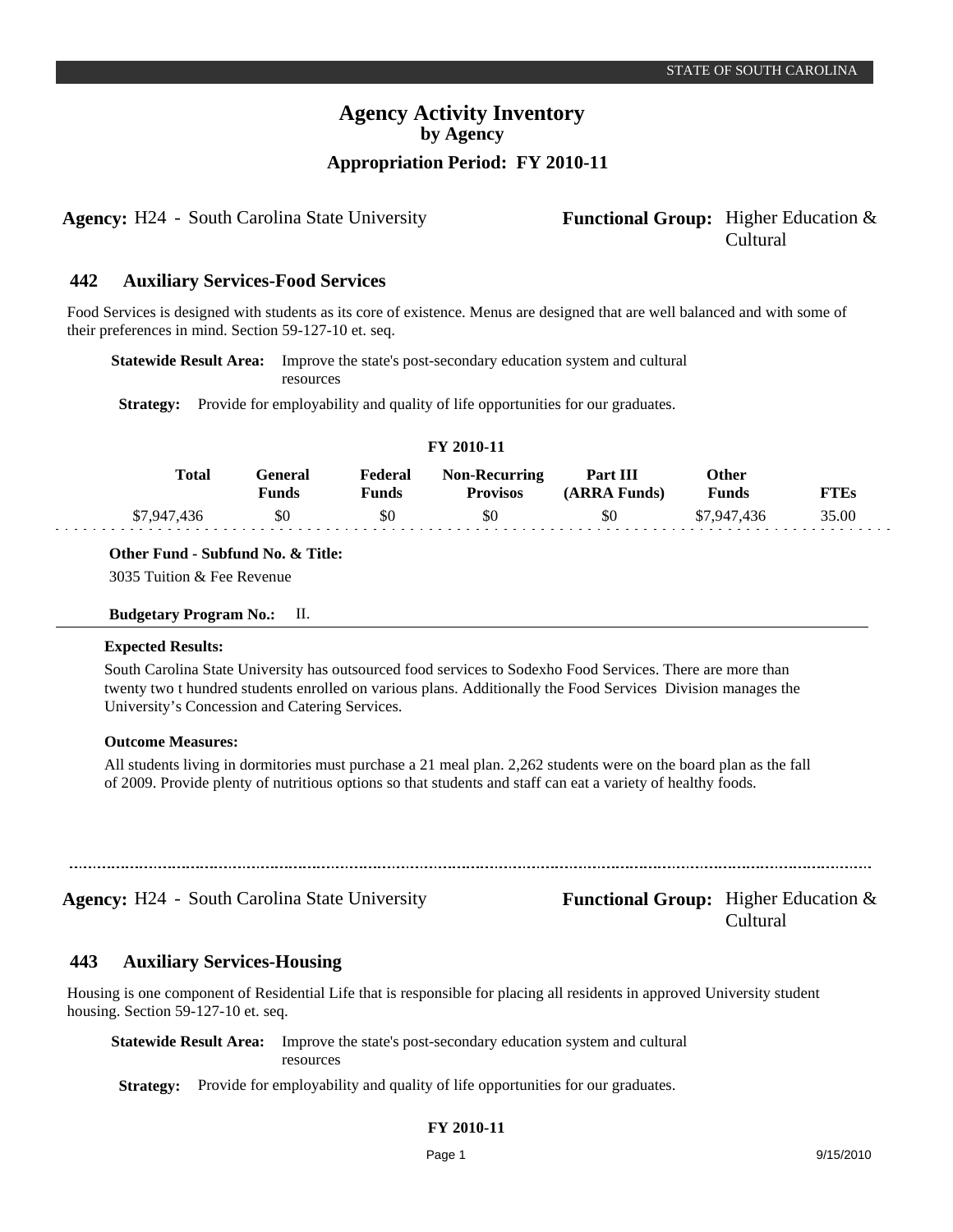## **Appropriation Period: FY 2010-11**

|     | <b>Total</b>                                                                                                                                                                                                                                                                                                                                                     | <b>General</b><br><b>Funds</b> | Federal<br><b>Funds</b> | <b>Non-Recurring</b><br><b>Provisos</b>                          | Part III<br>(ARRA Funds)                       | Other<br><b>Funds</b> |              | <b>FTEs</b> |
|-----|------------------------------------------------------------------------------------------------------------------------------------------------------------------------------------------------------------------------------------------------------------------------------------------------------------------------------------------------------------------|--------------------------------|-------------------------|------------------------------------------------------------------|------------------------------------------------|-----------------------|--------------|-------------|
|     | \$11,458,223                                                                                                                                                                                                                                                                                                                                                     | \$0                            | \$0                     | \$0                                                              | \$0                                            |                       | \$11,458,223 | 32.00       |
|     | Other Fund - Subfund No. & Title:<br>3036 Tuition & Fee Revenue                                                                                                                                                                                                                                                                                                  |                                |                         |                                                                  |                                                |                       |              |             |
|     | <b>Budgetary Program No.:</b>                                                                                                                                                                                                                                                                                                                                    | П.                             |                         |                                                                  |                                                |                       |              |             |
|     | <b>Expected Results:</b>                                                                                                                                                                                                                                                                                                                                         |                                |                         |                                                                  |                                                |                       |              |             |
|     | University intends to house all students desiring to reside on campus. Currently there are 9 dormitories consisting<br>of 2,200 beds.                                                                                                                                                                                                                            |                                |                         |                                                                  |                                                |                       |              |             |
|     | <b>Outcome Measures:</b>                                                                                                                                                                                                                                                                                                                                         |                                |                         |                                                                  |                                                |                       |              |             |
|     | The Housing component conducted a comparison of year-end reports using Occupancy Reports for the Academic<br>Years 2008-2009 (Fall and Spring reports) and the 2009-2010(Fall and Spring Reports). Residential Life<br>conducted a comparison of year-end results based on these key indicators: Damage Vandalism, Incident Reports,<br>and Key Request Reports. |                                |                         |                                                                  |                                                |                       |              |             |
|     | <b>Agency:</b> H24 - South Carolina State University                                                                                                                                                                                                                                                                                                             |                                |                         |                                                                  | <b>Functional Group:</b> Higher Education $\&$ |                       | Cultural     |             |
| 444 | <b>Auxiliary Services-Bookstore</b>                                                                                                                                                                                                                                                                                                                              |                                |                         |                                                                  |                                                |                       |              |             |
|     | The bookstore as an auxiliary organization, provides at competitive prices textbooks, school supplies $\&$ paraphernalia for<br>purchases. Section 59-127-10 et. seq.                                                                                                                                                                                            |                                |                         |                                                                  |                                                |                       |              |             |
|     | <b>Statewide Result Area:</b>                                                                                                                                                                                                                                                                                                                                    | resources                      |                         | Improve the state's post-secondary education system and cultural |                                                |                       |              |             |

Strategy: Provide for employability and quality of life opportunities for our graduates.

| <b>FY 2010-11</b> |                         |                  |                                         |                          |                       |             |  |  |  |
|-------------------|-------------------------|------------------|-----------------------------------------|--------------------------|-----------------------|-------------|--|--|--|
| Total             | General<br><b>Funds</b> | Federal<br>Funds | <b>Non-Recurring</b><br><b>Provisos</b> | Part III<br>(ARRA Funds) | Other<br><b>Funds</b> | <b>FTEs</b> |  |  |  |
| \$3,155,386       | \$0                     | \$0              | \$0                                     | \$0                      | \$3.155.386           | 14.00       |  |  |  |

### **Other Fund - Subfund No. & Title:**

3037 Tuition & Fee Revenue

#### **Budgetary Program No.:** II.

#### **Expected Results:**

South Carolina State University has outsourced it bookstore to Follett Higher Education Group to supply students with textbooks required by faculty at a cost as economical as possible.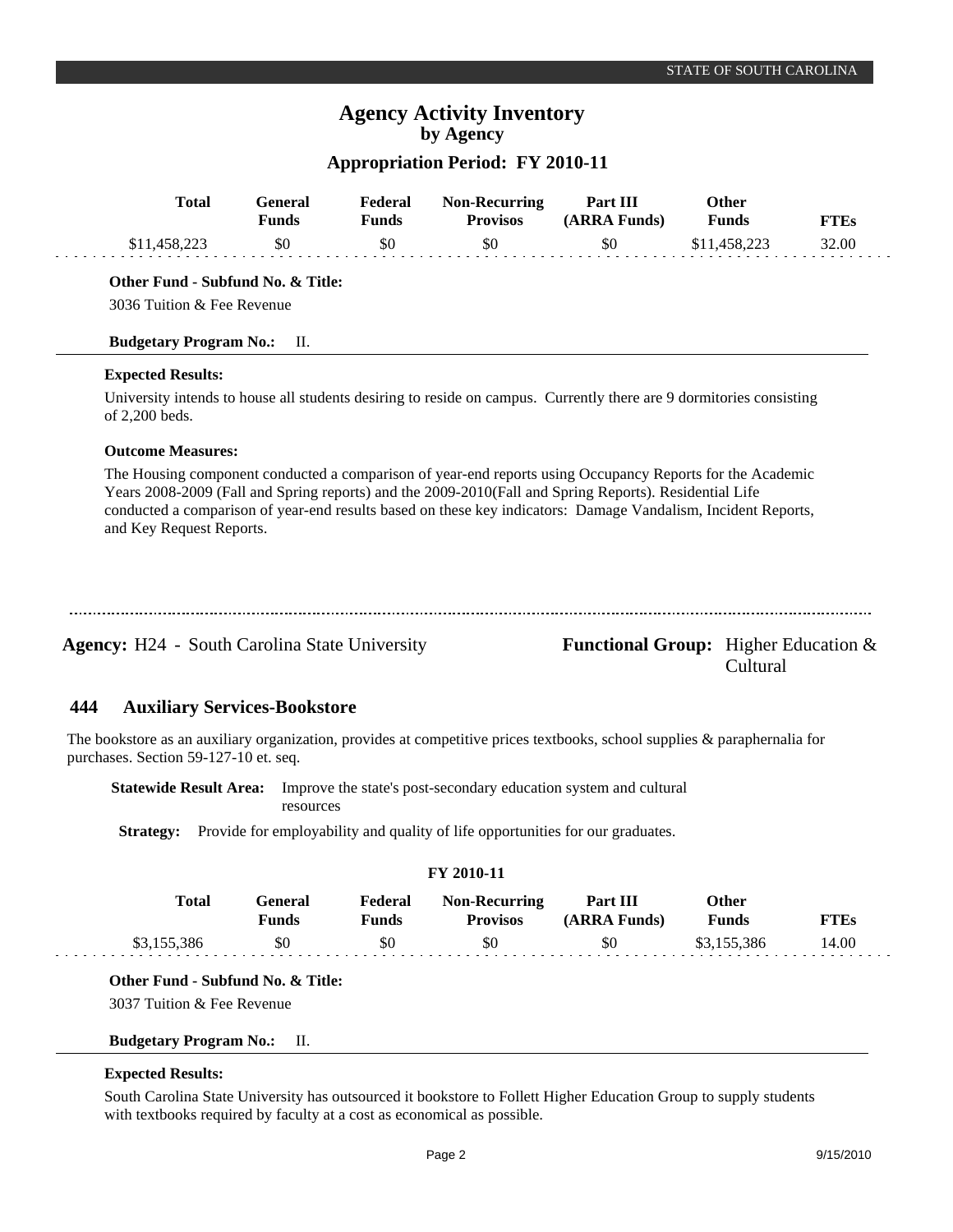## **Outcome Measures:**

The reconciliation at fiscal year end closing of expenditures, revenue, accounts receivable and inventory.

**Agency:** H24 - South Carolina State University **Functional Group:** Higher Education &

# Cultural

#### **Instruction 445**

This category include all activities that are part of the institution's instruction program. This include credit and noncredit courses, for academic, vocational, and technical instruction, tutorial instruction, and for regular, special, and extension sessions. Section 59-127-10 et. seq.

**Statewide Result Area:** Improve the state's post-secondary education system and cultural resources

**Strategy:** Provide for employability and quality of life opportunities for our graduates.

#### **FY 2010-11**

| Total        | General<br>Funds | Federal<br>Funds | <b>Non-Recurring</b><br><b>Provisos</b> | Part III<br>(ARRA Funds) | Other<br>Funds | <b>FTEs</b> |
|--------------|------------------|------------------|-----------------------------------------|--------------------------|----------------|-------------|
| \$58,511,374 | \$5,512,550      | \$18,294,551     | \$0                                     | \$845,000                | \$33,859,273   | 296.00      |

## **Other Fund - Subfund No. & Title:**

43B1 Education Lottery \$2,500,000; 3035 Tuition & Fee Revenue \$31,769,908

#### **Budgetary Program No.:** I.

#### **Expected Results:**

Academically prepared graduates who are qualified to fill employment opportunities in a variety of professional areas throughout the state, region and nation.

#### **Outcome Measures:**

Alumni surveys, employer surveys and student performance on licensing examinations.

**Agency:** H24 - South Carolina State University **Functional Group:** Higher Education &

Cultural

#### **Research/Grants 446**

This category is for activities specifically organized to produce research outcomes, whether commissioned by an agency external to the institution or separately budgeted by an organizational unit within the institution. Subject to these conditions, it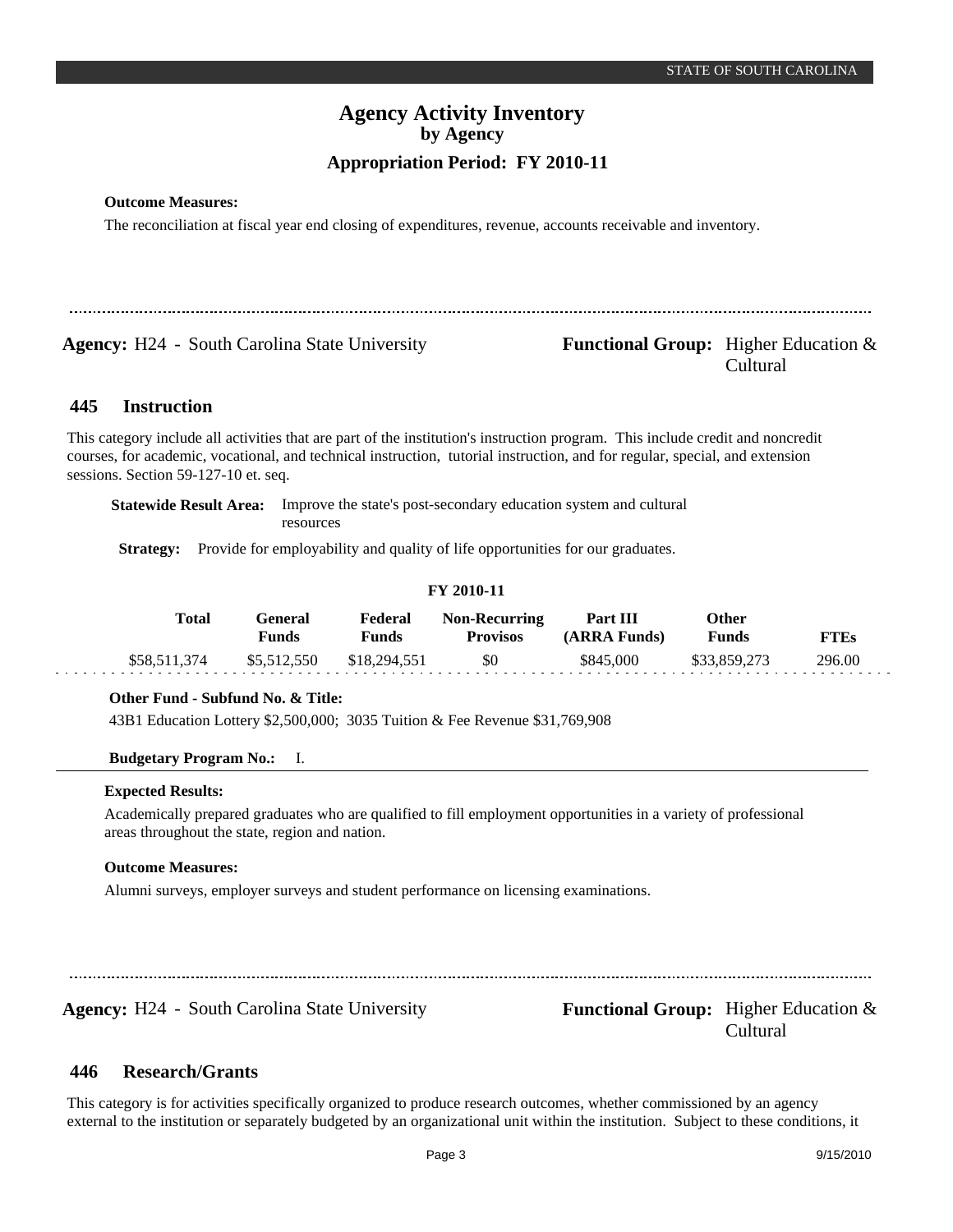includes individual and/or project research as well as those of institutes and research centers. This category does not include all sponsored programs (training grants are an example) nor is it necessarily limited to sponsored research, since internally supported research programs, if separately budgeted, might be included in this category under the circumstances described above. Departmental research that are separately budgeted specifically for research are included in this category. Section 59-

127-10 et. seq. **Statewide Result Area:** Improve the state's post-secondary education system and cultural

resources

**Strategy:** Provide for employability and quality of life opportunities for our graduates.

#### **FY 2010-11**

| Total        | General<br><b>Funds</b> | Federal<br>Funds | <b>Non-Recurring</b><br><b>Provisos</b> | Part III<br>(ARRA Funds) | Other<br>Funds | FTEs  |
|--------------|-------------------------|------------------|-----------------------------------------|--------------------------|----------------|-------|
| \$15,993,954 | \$0                     | \$15,035,749     | \$0                                     | \$0                      | \$958,205      | 65.00 |

**Other Fund - Subfund No. & Title:**

```
NA
```
## **Budgetary Program No.:** I.

#### **Expected Results:**

Broader research funding base of the University to include a wide spectrum of federal agencies, corporate and private foundations, state and municipal funding sources.

#### **Outcome Measures:**

Increase total volume of sponsored programs activities from external sources.

Agency: H24 - South Carolina State University **Functional Group:** Higher Education &

Cultural

#### **Public Service 447**

This category should include funds for activities that are established primarily to provide non-instructional services beneficial to individuals and groups external to the institution. These activities include community service programs (excluding instructional activities) and cooperative extension services. Included in this category are conferences, institutes, general advisory services, reference bureaus, radio and television, consulting, and similar non-instructional services to particular sectors of the community. Section 59-127-10 et. seq.

**Statewide Result Area:** Improve the state's post-secondary education system and cultural resources

**Strategy:** Provide for employability and quality of life opportunities for our graduates.

## **FY 2010-11**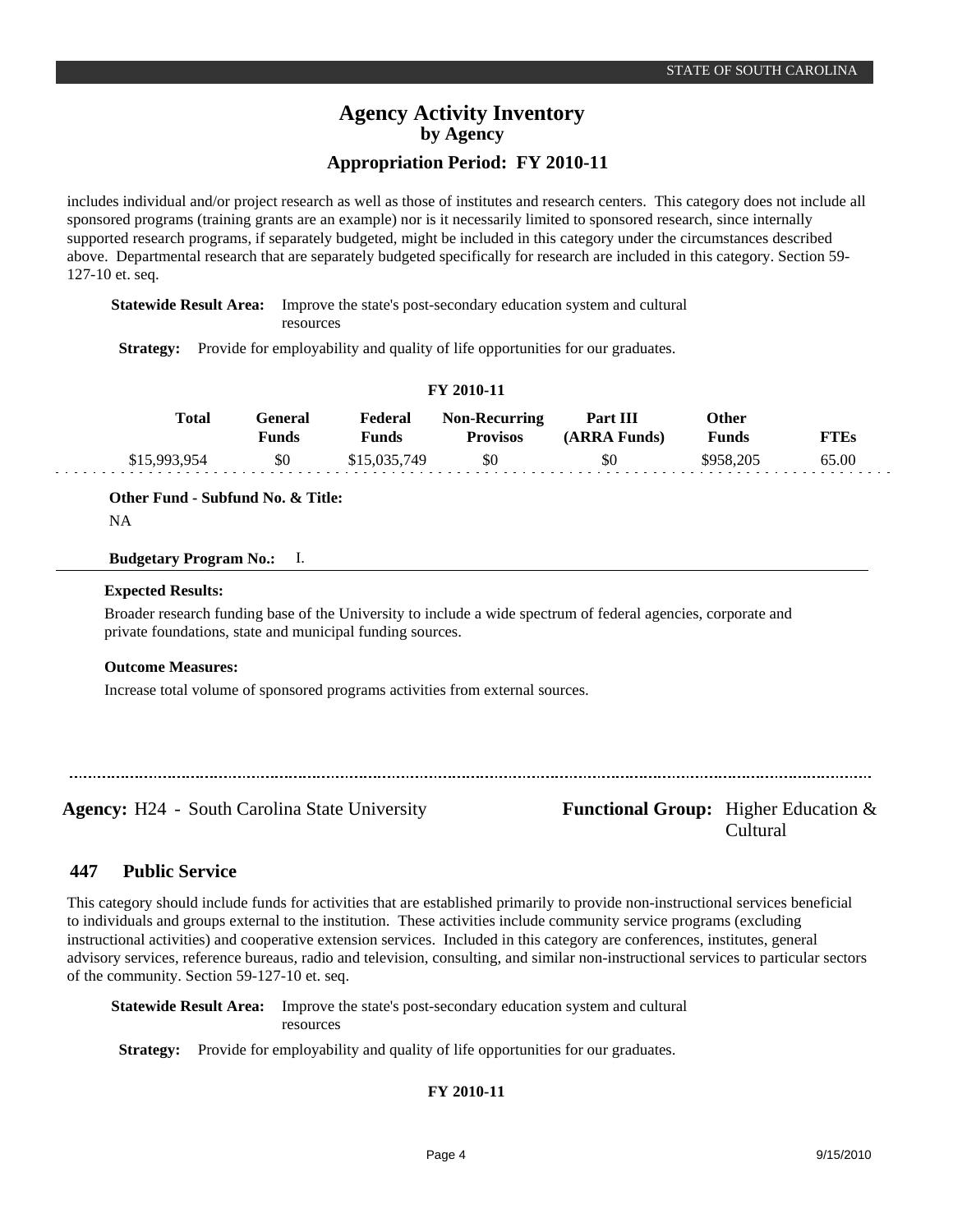## **Appropriation Period: FY 2010-11**

|     | <b>Total</b>                                                              | <b>General</b><br><b>Funds</b> | Federal<br><b>Funds</b> | <b>Non-Recurring</b><br><b>Provisos</b> | Part III<br>(ARRA Funds)                                                                                    | <b>Other</b><br><b>Funds</b> | <b>FTEs</b> |
|-----|---------------------------------------------------------------------------|--------------------------------|-------------------------|-----------------------------------------|-------------------------------------------------------------------------------------------------------------|------------------------------|-------------|
|     | \$250,000                                                                 | \$250,000                      | \$0                     | \$0                                     | \$0                                                                                                         | \$0                          | 3.33        |
|     | Other Fund - Subfund No. & Title:                                         |                                |                         |                                         |                                                                                                             |                              |             |
|     | 3035 Tuition & Fee Revenue                                                |                                |                         |                                         |                                                                                                             |                              |             |
|     | <b>Budgetary Program No.:</b> I.                                          |                                |                         |                                         |                                                                                                             |                              |             |
|     | <b>Expected Results:</b>                                                  |                                |                         |                                         |                                                                                                             |                              |             |
|     | requirements of the public.                                               |                                |                         |                                         | The identification of and the implementation of community activities and progress that meet the demands and |                              |             |
|     | <b>Outcome Measures:</b>                                                  |                                |                         |                                         |                                                                                                             |                              |             |
|     | Public satisfaction that need progress and activities are made available. |                                |                         |                                         |                                                                                                             |                              |             |
|     |                                                                           |                                |                         |                                         |                                                                                                             |                              |             |
|     |                                                                           |                                |                         |                                         |                                                                                                             |                              |             |
|     |                                                                           |                                |                         |                                         |                                                                                                             |                              |             |
|     | <b>Agency:</b> H24 - South Carolina State University                      |                                |                         |                                         | <b>Functional Group:</b> Higher Education $\&$                                                              | Cultural                     |             |
| 448 | <b>Libraries</b>                                                          |                                |                         |                                         |                                                                                                             |                              |             |

Includes library holdings in all formats, with emphasis on e-resources, that support the academic research requirements of the university and the lifelong learning skills of students. Section 59-127-10 et. seq.

**Statewide Result Area:** Improve the state's post-secondary education system and cultural resources

**Strategy:** Provide for employability and quality of life opportunities for our graduates.

| <b>FY 2010-11</b> |                  |                  |                                         |                          |                |             |  |  |
|-------------------|------------------|------------------|-----------------------------------------|--------------------------|----------------|-------------|--|--|
| Total             | General<br>Funds | Federal<br>Funds | <b>Non-Recurring</b><br><b>Provisos</b> | Part III<br>(ARRA Funds) | Other<br>Funds | <b>FTEs</b> |  |  |
| \$986,250         | \$986,250        | \$0              | \$0                                     | \$0                      | \$0            | 8.00        |  |  |

**Other Fund - Subfund No. & Title:**

3035 Tuition & Fee Revenue

#### **Budgetary Program No.:** I.

#### **Expected Results:**

Increase requests by faculty for individualized library instruction which will facilitate greater understanding of how to use library resources in research and will generate improved research assignments by students.

## **Outcome Measures:**

Increase use of print and electronic resources by students to support research requirements and lifelong learning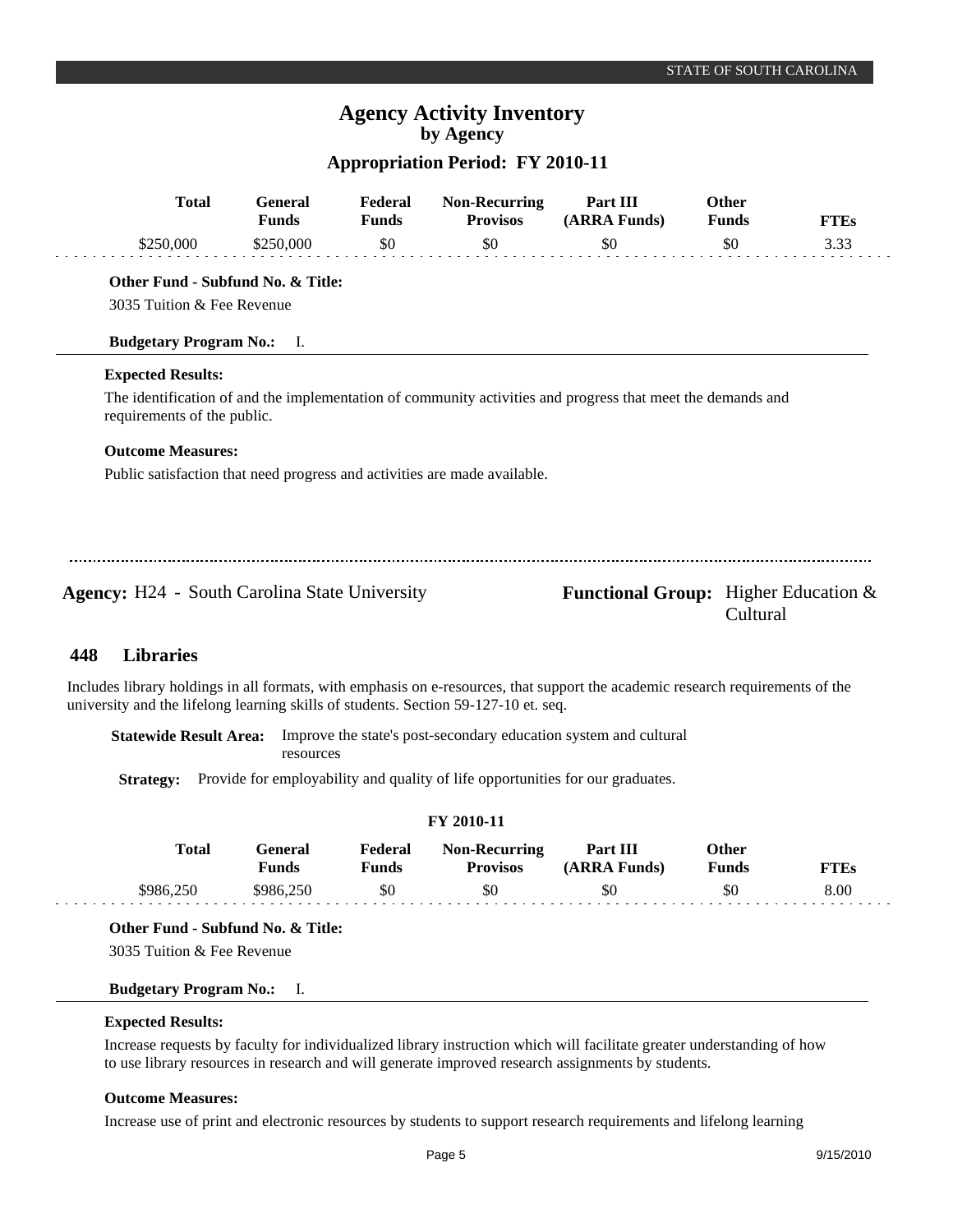skills.

**Agency:** H24 - South Carolina State University **Functional Group:** Higher Education &

# Cultural

#### **Student Services 449**

Provides an overall holistic approach to providing students with transitional and culture skills, in order to maintain and develop the social and academic awareness needed to participate in the college environment. This department encompass several key divisions that provide the total collegian experience; for example Admission and Recruitment and Scholarships, Career Center, Counseling and Self Development, Financial Aid, Intramural Sports, Public Safety, Psychometric Center, Residential Life, Housing, Student Life, Student Leadership, Food Service and the Health Center. Section 59-127-10 et. seq.

**Statewide Result Area:** Improve the state's post-secondary education system and cultural resources

**Strategy:** Provide for employability and quality of life opportunities for our graduates.

|              |                  |                         | FY 2010-11                              | Other<br>Part III<br>(ARRA Funds)<br>Funds |             |             |  |
|--------------|------------------|-------------------------|-----------------------------------------|--------------------------------------------|-------------|-------------|--|
| Total        | General<br>Funds | Federal<br><b>Funds</b> | <b>Non-Recurring</b><br><b>Provisos</b> |                                            |             | <b>FTEs</b> |  |
| \$22,127,101 | \$1,100,250      | \$17,861,000            | \$0                                     | \$250,000                                  | \$2,915,851 | 49.00       |  |

**Other Fund - Subfund No. & Title:**

3036 Tuition & Fee Revenue

### **Budgetary Program No.:** I.

#### **Expected Results:**

To increase participants of the student body in campus wide activities. In addition, students will be more campus friendly and student conscience, when it pertains to policies and procedures of the University and Community. The increase enrollment of students who qualify for LIFE, HOPE, Palmetto Fellows and Palmetto Teaching Fellows.

#### **Outcome Measures:**

To provide a learning environment to produce and enhance students with the needed experience to compete in mainstream America. Also assist in the total transition from student to adult by providing a global perspective on state and world issues and challenge. Continued enrollment growth in the number of registered incoming freshman who qualify for LIFE, HOPE, Palmetto Fellows and Palmetto Fellows Teaching Fellows.

**Agency:** H24 - South Carolina State University **Functional Group:** Higher Education &

Cultural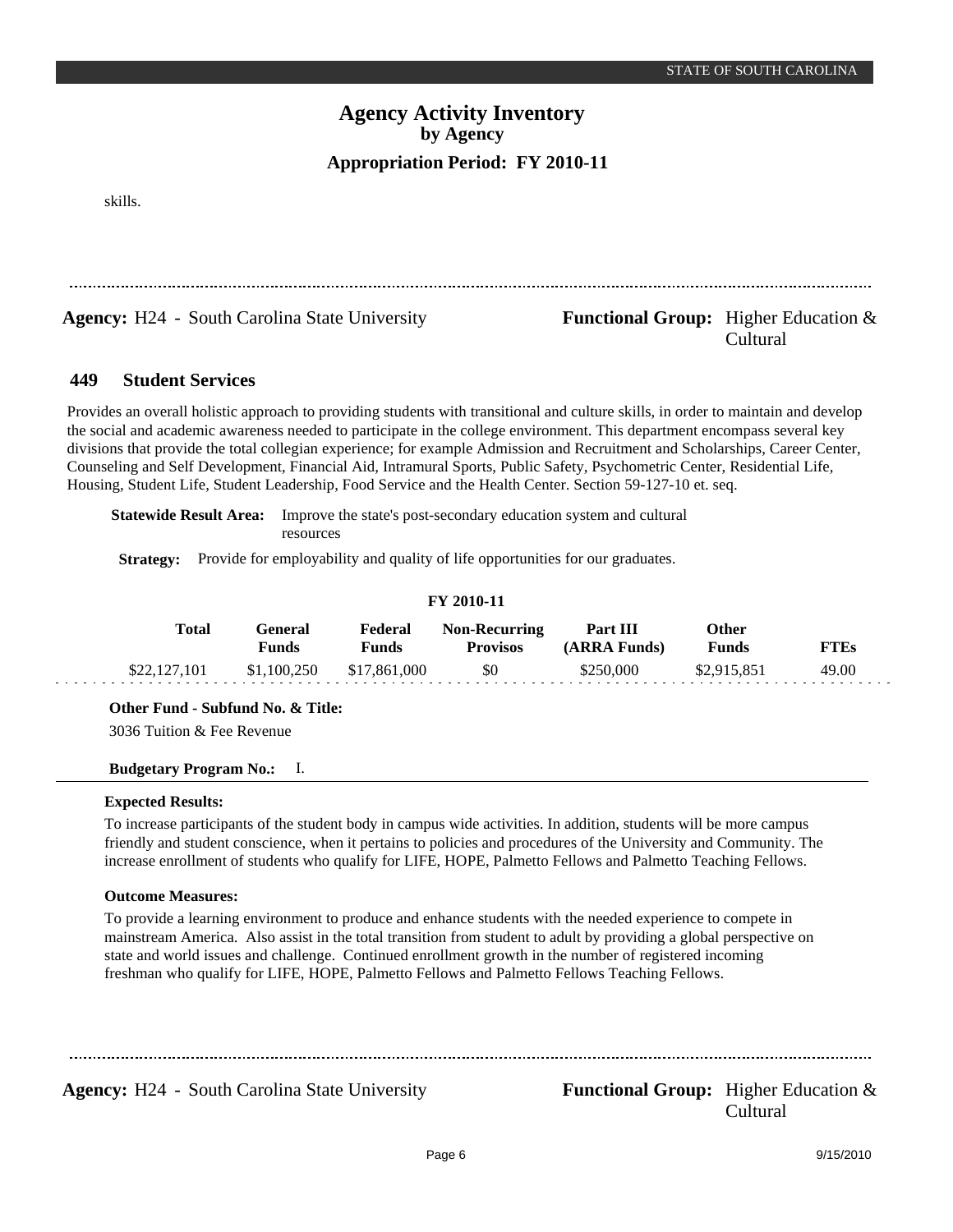## **Appropriation Period: FY 2010-11**

#### **Operation and Maintenance of Plant & Deferred Maintenance 451**

This category, the operation and maintenance of physical plant, provide services and maintenance related to grounds and facilities (Building maintenance, custodial services, landscape and grounds maintenance, major repairs and renovations) and for administrative activities that directly support physical plant operations. Also included are utilities, fire protection, property insurance, and similar items. Also deferred maintenance. Section 59-127-10 et. seq.

**FY 2010-11**

**Statewide Result Area:** Improve the state's post-secondary education system and cultural resources

**Strategy:** Provide for employability and quality of life opportunities for our graduates.

| Total        | General<br><b>Funds</b> | Federal<br>Funds | <b>Non-Recurring</b><br><b>Provisos</b> | Part III<br>(ARRA Funds) | Other<br><b>Funds</b> | <b>FTEs</b> |  |
|--------------|-------------------------|------------------|-----------------------------------------|--------------------------|-----------------------|-------------|--|
| \$21,218,338 | \$1,827,000             | \$0              | SO.                                     | \$2,005,383              | \$17.385.955          | 68.00       |  |

**Other Fund - Subfund No. & Title:**

3036 Tuition & Fee Revenue

#### **Budgetary Program No.:** I.

#### **Expected Results:**

. . . .

South Carolina State University has outsourced facility maintenance to UGL - Unicco to maintain facilities to ensure the health and safety of students, employees and the community.

#### **Outcome Measures:**

Students, faculty and staff satisfaction by reducing the amount of deferred maintenance. In additon, provide new and up to date facilities for student learning and faculty research as well as new and improved administrative offices. SC State University has open a newly renovated Lowman Hall for administration and is in the process of completing a new academic facility - Hodge Hall Annex.

Agency: H24 - South Carolina State University **Functional Group:** Higher Education & Cultural

#### **Administration 452**

These costs include those activities which are non-instructional in nature, but are integral to the operation of the institution. Examples include institutional and academic administration (activities specifically designed and carried out to provide administrative & management support to the academic programs), non-instructional faculty activities, academic support (provide support services for the institution's primary missions-instruction, research, and public service) and institutional support (central executive-level activities concerned with management and long-range planning of the entire institution). Section 59-127-10 et. seq.

**Statewide Result Area:** Improve the state's post-secondary education system and cultural resources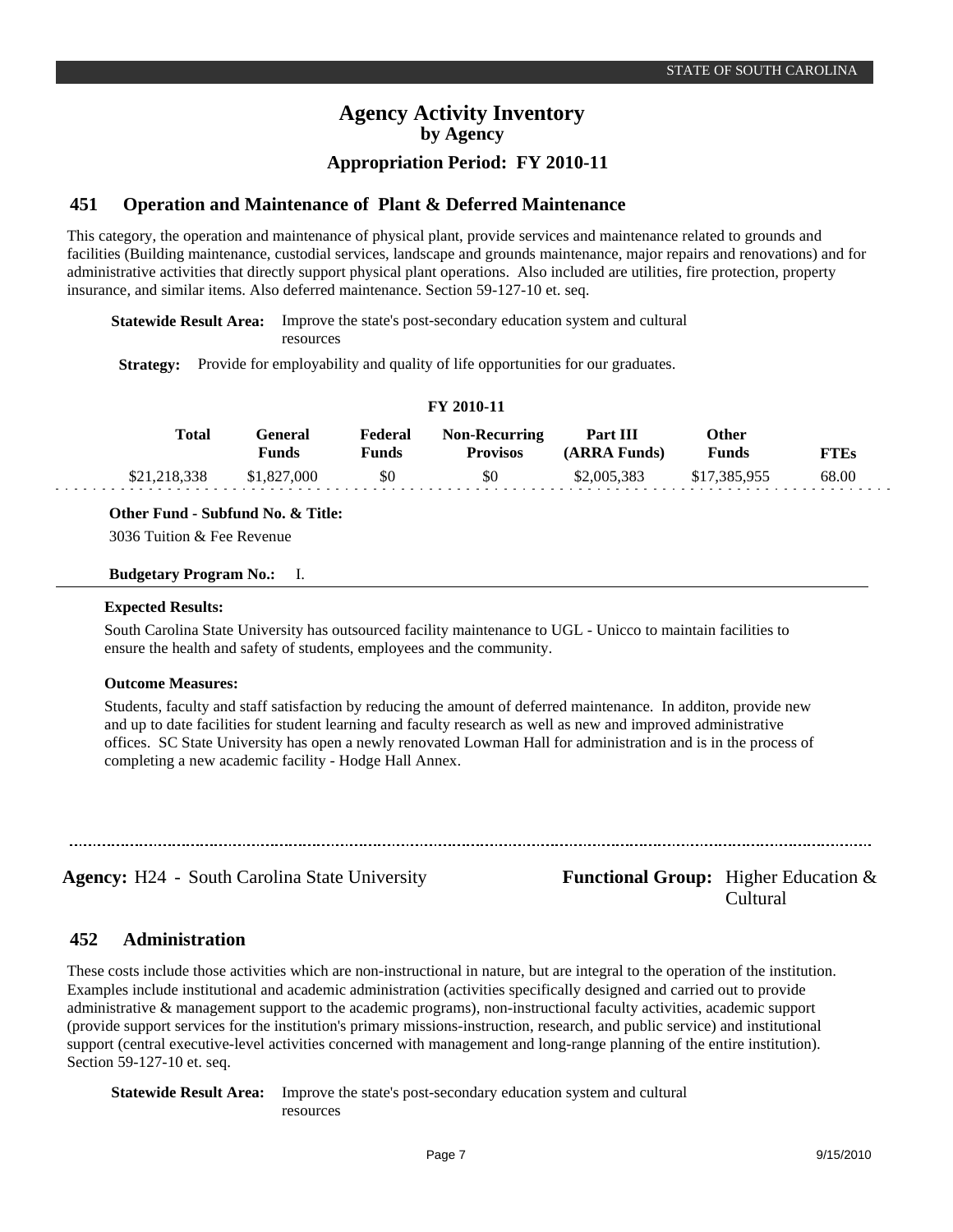**Strategy:** Administration

| FY 2010-11   |                         |                         |                                  |                          |                       |             |  |  |
|--------------|-------------------------|-------------------------|----------------------------------|--------------------------|-----------------------|-------------|--|--|
| Total        | General<br><b>Funds</b> | Federal<br><b>Funds</b> | Non-Recurring<br><b>Provisos</b> | Part III<br>(ARRA Funds) | Other<br><b>Funds</b> | <b>FTEs</b> |  |  |
| \$12,537,419 | \$2,078,796             | \$3,309,955             | \$0                              | \$358.587                | \$6,790,081           | 65.00       |  |  |

**Other Fund - Subfund No. & Title:**

3036 Tuition & Fee Revenue

**Budgetary Program No.:** I.

#### **Expected Results:**

To ensure institutional effectiveness in the four divisions of the University (Student services, academic affairs, financial affairs and institutional advancement) by providing administrative accountability. Finance - ensure fiscal accountability through development of appropriate internal control procedures; Academic Affairs - ensure the academic and cultural development of students capable of succeeding in a global society; Student Services- to ensure the recruitment , retention and graduation of students as well as faculty enhancement and development; Institutional Advancement- effective fund raising, alumni satisfaction and positive public relations.

#### **Outcome Measures:**

Clear documented administrative operating procedures, "clean" financial audit reports, and success of students as determined by surveys and other measurable instruments and the attainment ad continuation of adequate alumni, friends and corporate giving.

**Agency:** H24 - South Carolina State University **Functional Group:** Higher Education &

Cultural

#### **Access and Equity 453**

The Access and Equity program vision is to achieve educational equity for all students and faculty in higher education. The Access and Equity Program goals are to: (1) Develop and maintain institutional environments where cultural diversity and the presence of minorities are valued aspects of campus life, (2) Address financial needs and provide incentives for minority students by structuring and maintaining State aid programs for undergraduate, professional, and graduate students, (3) Continue to strengthen historically black colleges to ensure that they will be able to fulfill their missions as full partners in the higher education system and provide quality education programs. Section 59-127-10 et. seq.

**Statewide Result Area:** Improve the state's post-secondary education system and cultural resources

**Strategy:** Provide for greater access and affordability of our higher education system.

**FY 2010-11**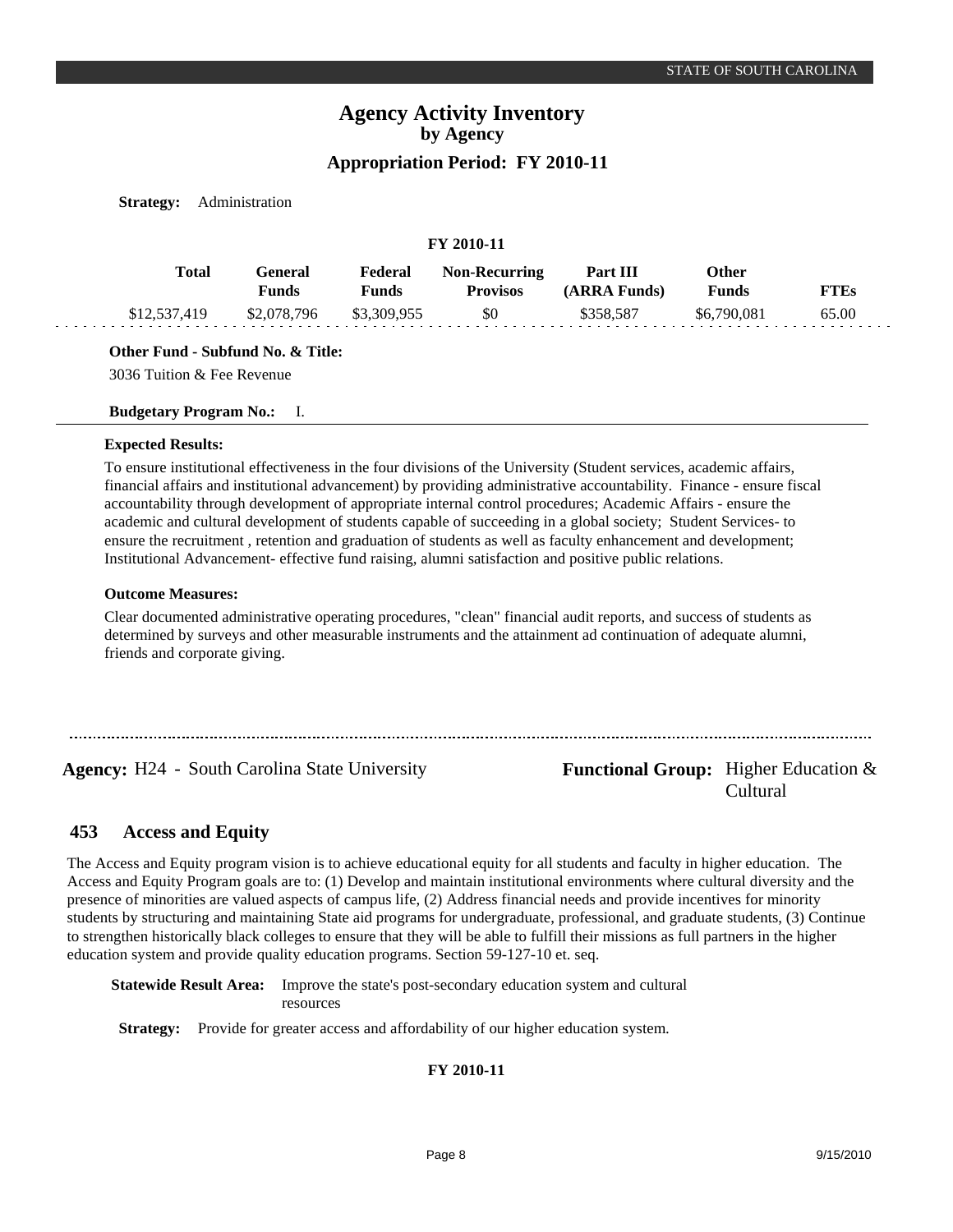## **Appropriation Period: FY 2010-11**

|     | <b>Total</b>                                           | <b>General</b><br><b>Funds</b> | Federal<br><b>Funds</b> | <b>Non-Recurring</b><br><b>Provisos</b> | Part III<br>(ARRA Funds)                       | <b>Other</b><br><b>Funds</b> | <b>FTEs</b> |
|-----|--------------------------------------------------------|--------------------------------|-------------------------|-----------------------------------------|------------------------------------------------|------------------------------|-------------|
|     | \$100,000                                              | \$0                            | \$0                     | \$0                                     | \$0                                            | \$100,000                    | 67.00       |
|     | Other Fund - Subfund No. & Title:                      |                                |                         |                                         |                                                |                              |             |
|     | 3036 Tuition & Fee Revenue                             |                                |                         |                                         |                                                |                              |             |
|     | <b>Budgetary Program No.:</b> I.                       |                                |                         |                                         |                                                |                              |             |
|     | <b>Expected Results:</b>                               |                                |                         |                                         |                                                |                              |             |
|     | Assurance of a diverse faculty student body and board. |                                |                         |                                         |                                                |                              |             |
|     | <b>Outcome Measures:</b>                               |                                |                         |                                         |                                                |                              |             |
|     | A diverse student population and faculty.              |                                |                         |                                         |                                                |                              |             |
|     |                                                        |                                |                         |                                         |                                                |                              |             |
|     |                                                        |                                |                         |                                         |                                                |                              |             |
|     | <b>Agency:</b> H24 - South Carolina State University   |                                |                         |                                         | <b>Functional Group:</b> Higher Education $\&$ | Cultural                     |             |
| 454 | <b>School of Business Accreditation</b>                |                                |                         |                                         |                                                |                              |             |

#### **School of Business Accreditation 454**

AACSB accreditation status is maintained for the business programs by providing faculty development opportunities in research and publications. Funds are also utilized for student development focused on ethical and global issues, enhanced technology capabilities, and facilities maintenance. Section 59-127-10 et. seq.

**Statewide Result Area:** Improve the state's post-secondary education system and cultural resources

Strategy: Provide for employability and quality of life opportunities for our graduates.

#### **FY 2010-11**

| <b>Total</b> | General)<br><b>Funds</b> | Federal<br>${\bf v}$ unds | <b>Non-Recurring</b><br><b>Provisos</b> | Part III<br>(ARRA Funds) | Other<br><b>Funds</b> | <b>TTEs</b> |
|--------------|--------------------------|---------------------------|-----------------------------------------|--------------------------|-----------------------|-------------|
| 3410.63'     | \$0                      | \$0                       | \$0                                     | \$0                      | \$410.635             | $0.00\,$    |

**Other Fund - Subfund No. & Title:**

3036 Tuition & Fee Revenue

#### **Budgetary Program No.:** I.

#### **Expected Results:**

Faculty in all of the business areas will become professionally and academically qualified to maintain AACSB accreditation. The caliber of students is enhanced for better employment opportunities in entrepreneurships, and small and large business.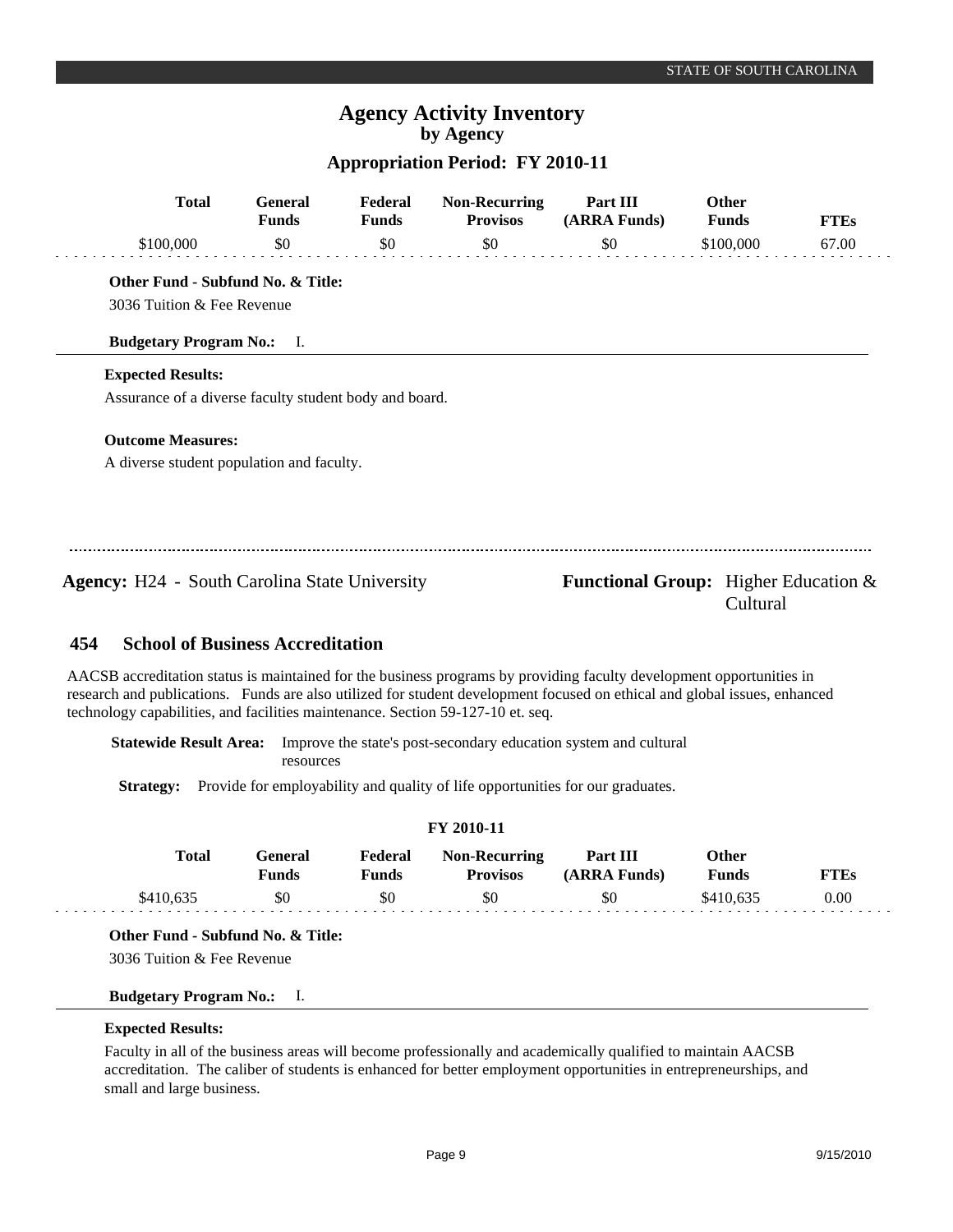## **Outcome Measures:**

AACSB reaccreditations. More students employed in Fortune 500 companies, better facilities and use of technology.

**Agency:** H24 - South Carolina State University **Functional Group:** Higher Education &

Cultural

#### **Transportation 455**

The Transportation Center provides national level opportunities for leadership in transportation education, research, and services. The Center engages in projects and programs that meet the needs of government, business, and industry in S.C. and the nation. The Center shall advance the U.S. Transportation-related technology and expertise through the mechanisms of education, research, and technology transfer at University-Level Centers of Excellence. Section 59-127- 10 et. seq.

**Statewide Result Area:** Improve the state's post-secondary education system and cultural resources

**Strategy:** Provide for employability and quality of life opportunities for our graduates.

| T I 2010-11 |           |                  |                         |                                         |                          |                              |             |
|-------------|-----------|------------------|-------------------------|-----------------------------------------|--------------------------|------------------------------|-------------|
|             | Total     | General<br>Funds | Federal<br><b>Funds</b> | <b>Non-Recurring</b><br><b>Provisos</b> | Part III<br>(ARRA Funds) | <b>Other</b><br><b>Funds</b> | <b>FTEs</b> |
|             | \$169.122 | \$0              | \$0                     | \$0                                     | \$0                      | \$169.122                    | 0.00        |

**FY 2010-11**

**Other Fund - Subfund No. & Title:**

NA

#### **Budgetary Program No.:** I.

#### **Expected Results:**

Conduct a multidisciplinary program of transportation, research and technology transfer through a transportation center.

#### **Outcome Measures:**

Development and implementation of a Transportation center of the State of South Carolina and the Region.

......................................

Agency: H24 - South Carolina State University Functional Group: Higher Education &

Cultural

#### **Felton Laboratory 456**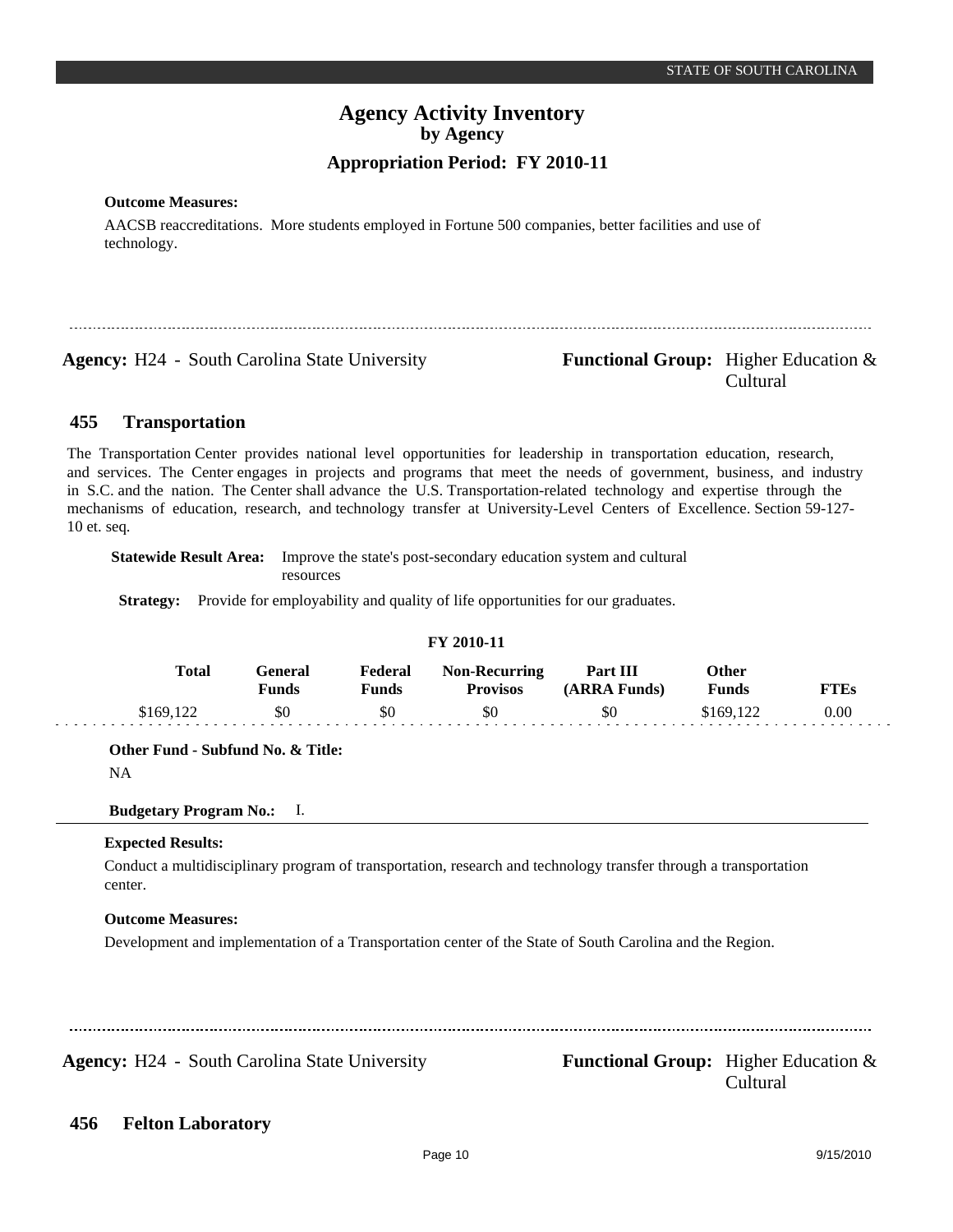## **Appropriation Period: FY 2010-11**

Felton Laboratory School, which also functions as a professional development school, trains future teachers in the knowledge, skills and disposition aligned with state and national standards. Enrolled students are introduced to current best practices and research. Section 59-127-10 et. seq.

**FY 2010-11**

**Statewide Result Area:** Improve the state's post-secondary education system and cultural resources

**Strategy:** Provide for employability and quality of life opportunities for our graduates.

| F I 2010-11  |                  |                  |                                         |                          |                              |             |  |  |
|--------------|------------------|------------------|-----------------------------------------|--------------------------|------------------------------|-------------|--|--|
| <b>Total</b> | General<br>Funds | Federal<br>Funds | <b>Non-Recurring</b><br><b>Provisos</b> | Part III<br>(ARRA Funds) | <b>Other</b><br><b>Funds</b> | <b>FTEs</b> |  |  |
| \$433,753    | \$0              | \$0              | \$0                                     | \$0                      | \$433.753                    | 0.00        |  |  |

### **Other Fund - Subfund No. & Title:**

3036 Tuition & Fee Revenue

#### **Budgetary Program No.:** I.

#### **Expected Results:**

Increased student learning and achievement and professionally trained and certifiable teachers are the expected results.

#### **Outcome Measures:**

Teachers will meet the required scores on the PRAXIS I and II necessary to obtain teaching certification. In addition teacher will receive the in class teaching experience.

**Agency:** H24 - South Carolina State University **Functional Group:** Higher Education &

# Cultural

#### **Obesity Program 1808**

The obesity program is designed to tackle eating a physical activity patterns . The program is designed to get the entire community serious about getting fitter and healthier and helping those who can't help themselves. Section 59-127-10 et. seq. Funds were not allocated for this activity.

**Statewide Result Area:** Improve the health and protections of our children and adults

**Strategy:** Provide for greater incentives to promote healthy lifestyles.

| Total | ÷eneral<br><b>Funds</b> | Federal<br>$F$ unds | <b>Non-Recurring</b><br><b>Provisos</b> | Part III<br><b>(ARRA Funds)</b> | Other<br><b>Funds</b> | $T^{\prime}TRs$ |
|-------|-------------------------|---------------------|-----------------------------------------|---------------------------------|-----------------------|-----------------|
| υC    | SC                      | \$0                 | \$0                                     | .5O                             | УG                    | $0.00\,$        |

**FY 2010-11**

**Other Fund - Subfund No. & Title:**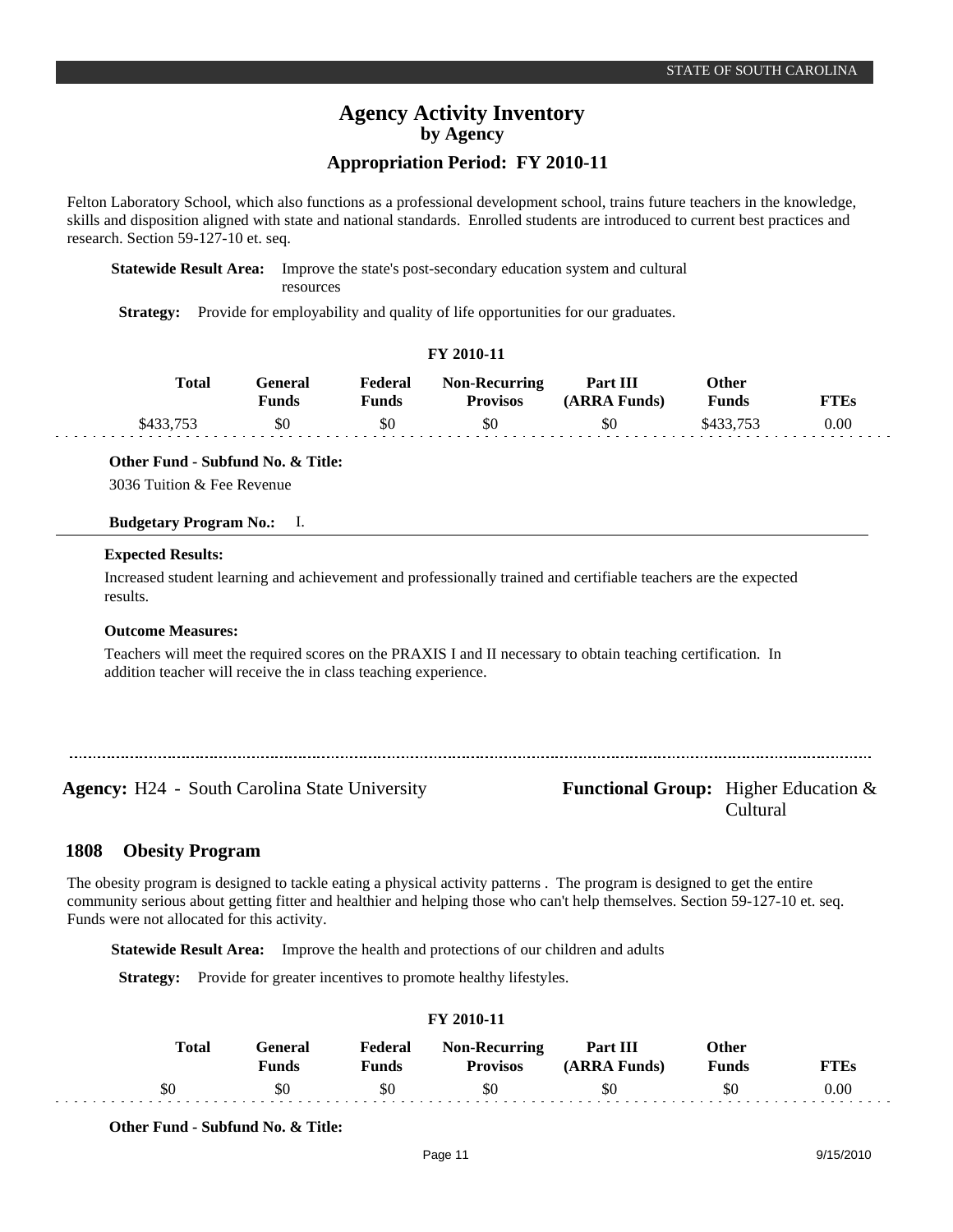Cultural

# **Agency Activity Inventory by Agency Appropriation Period: FY 2010-11**

NA

**Budgetary Program No.:** I.

### **Expected Results:**

To increase awareness about the importance of being healthy and fit. Along with decreasing the obesity problems that effect the community.

## **Outcome Measures:**

Funding discontinued prior to current fiscal year.

**Agency:** H24 - South Carolina State University **Functional Group:** Higher Education &

#### **SC Alliance for Minority Participation 1809**

SCAMP is designed to increase the number of SC African American undergraduate students who pursue Ph.D. opportunities in science, engineering and mathematics. Section 59-127-10 et. seq.

**Statewide Result Area:** Improve the state's post-secondary education system and cultural resources

**Strategy:** Provide for employability and quality of life opportunities for our graduates.

## **FY 2010-11**

| Total     | General<br>Funds | Federal<br><b>Funds</b> | <b>Non-Recurring</b><br><b>Provisos</b> | Part III<br>(ARRA Funds) | Other<br><b>Funds</b> | FTEs |
|-----------|------------------|-------------------------|-----------------------------------------|--------------------------|-----------------------|------|
| \$317.566 |                  | \$0                     | \$0                                     | \$0                      | \$317,566             | 0.00 |

**Other Fund - Subfund No. & Title:** NA

**Budgetary Program No.:** I.

## **Expected Results:**

Increase minority SMET enrollment and minority SMET retention.

#### **Outcome Measures:**

Increase the total number of minorities in the areas of engineering, science and mathematics.